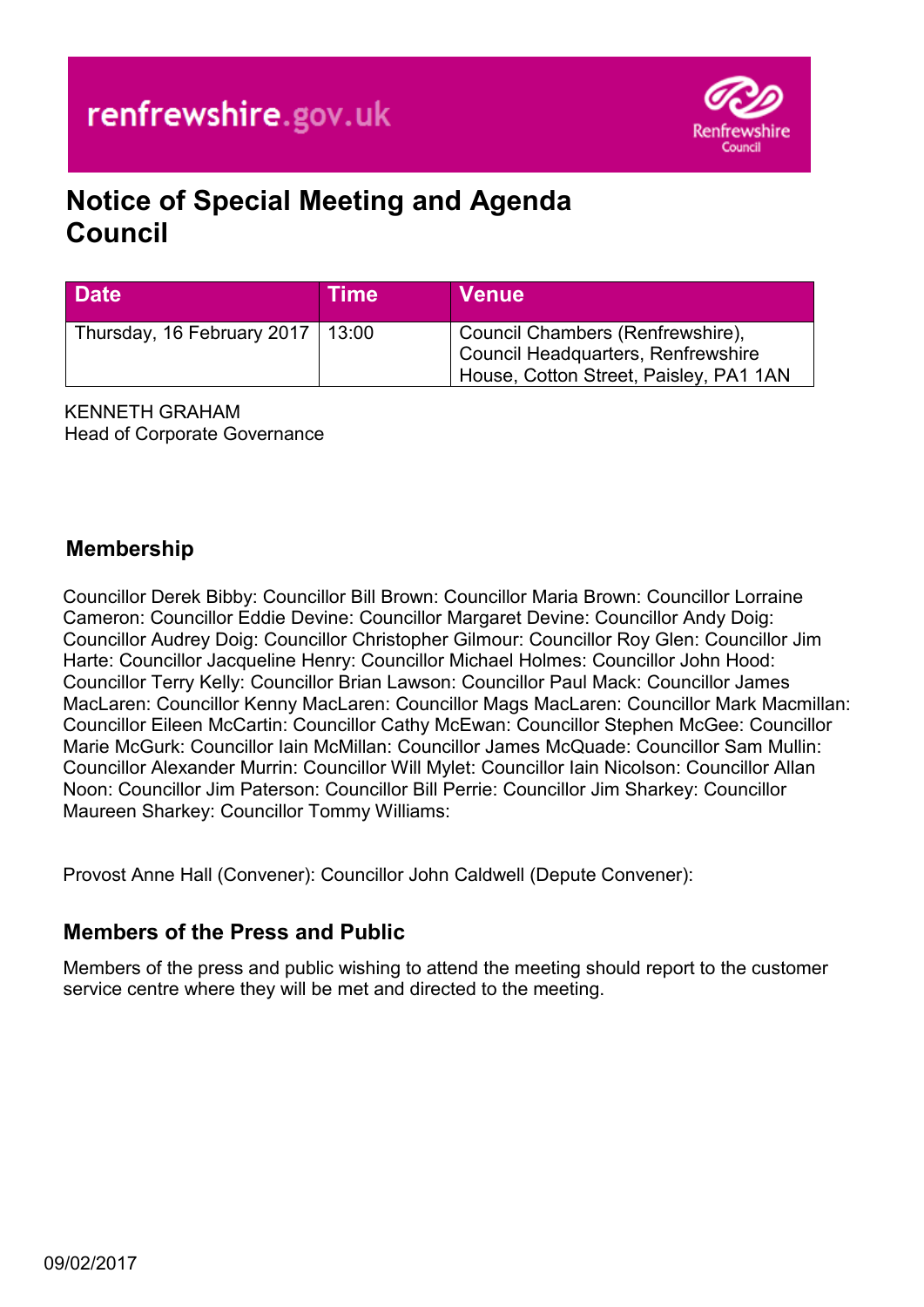# **Webcasting of Meeting**

This meeting will be filmed for live or subsequent broadcast via the Council's internet site – at the start of the meeting the Provost will confirm if all or part of the meeting is being filmed.

The Council is a Data Controller under the Data Protection Act 1998. Personal data collected during this webcast will be handled in accordance with the relevant legislation and the Council's Data Protection Policy.

Generally the public seating areas will not be filmed. However, by entering the Council Chamber and using the public seating area, you are consenting to being filmed and to the possible use of those images and sound recordings for webcasting or training purposes.

If you have any queries regarding this, please contact Committee Services on 0141 618 7112

To find the webcast please navigate to

http://renfrewshire.cmis.uk.com/renfrewshire/meetings.aspx and select the meeting from the calendar.

#### **Further Information**

This is a meeting which is open to members of the public.

A copy of the agenda and reports for this meeting will be available for inspection prior to the meeting at the Customer Service Centre, Renfrewshire House, Cotton Street, Paisley and online at [www.renfrewshire.cmis.uk.com/renfrewshire/CouncilandBoards.aspx](http://www.renfrewshire.cmis.uk.com/renfrewshire/CouncilandBoards.aspx)

For further information, please either email [democratic-services@renfrewshire.gov.uk](mailto:democratic-services@renfrewshire.gov.uk) or telephone 0141 618 7112.

#### **Section 112 Statement**

Members' attention is drawn to the enclosed statement regarding declarations in terms of Section 112 of the Local Government Finance Act, 1992.

#### **Procedures**

Copies of the notes of the procedures to be followed in respect of consideration of (i) the Revenue Estimates and Council Tax; and (ii) the Housing Revenue Account Budgets, Rent Levels and Capital Investment Plans are also attached to the relevant reports.